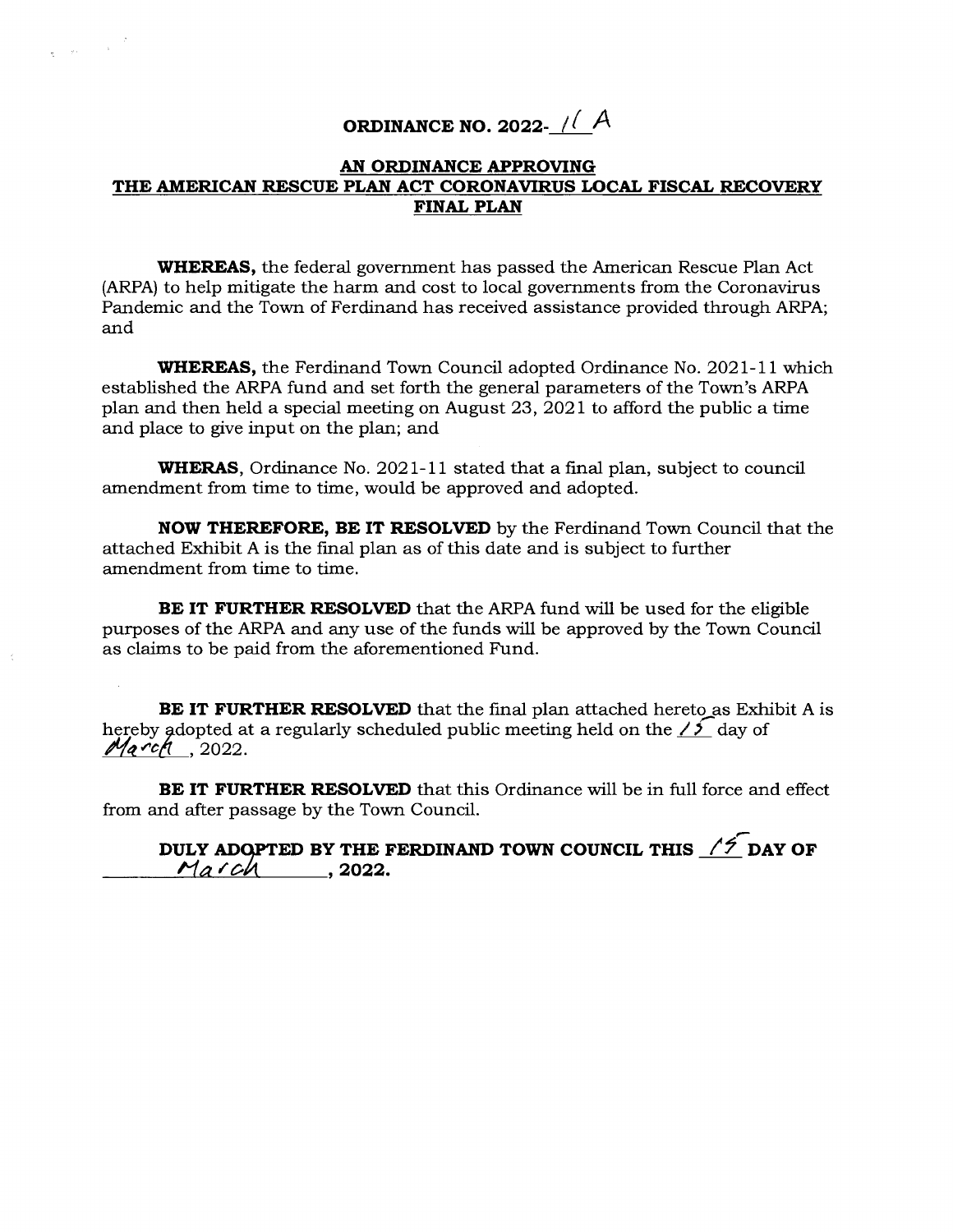## **FERDINAND TOWN COUNCIL**

Kenneth J. Sicard

 $\sim$ Ron Weyer

Debra Johnson

 $\sim 10^{-1}$ 

<u>M Nullu</u> 1M ATTEST:

 $\mathcal{L}^{\text{max}}_{\text{max}}$  and  $\mathcal{L}^{\text{max}}_{\text{max}}$ 

Tamara M. Miller, Clerk Treasurer

 $\sim 400$ 

 $\label{eq:3.1} \frac{1}{\lambda_{\rm{max}}}\left(\frac{1}{\lambda_{\rm{max}}}\right)^{1/2} \left(\frac{1}{\lambda_{\rm{max}}}\right)^{1/2}$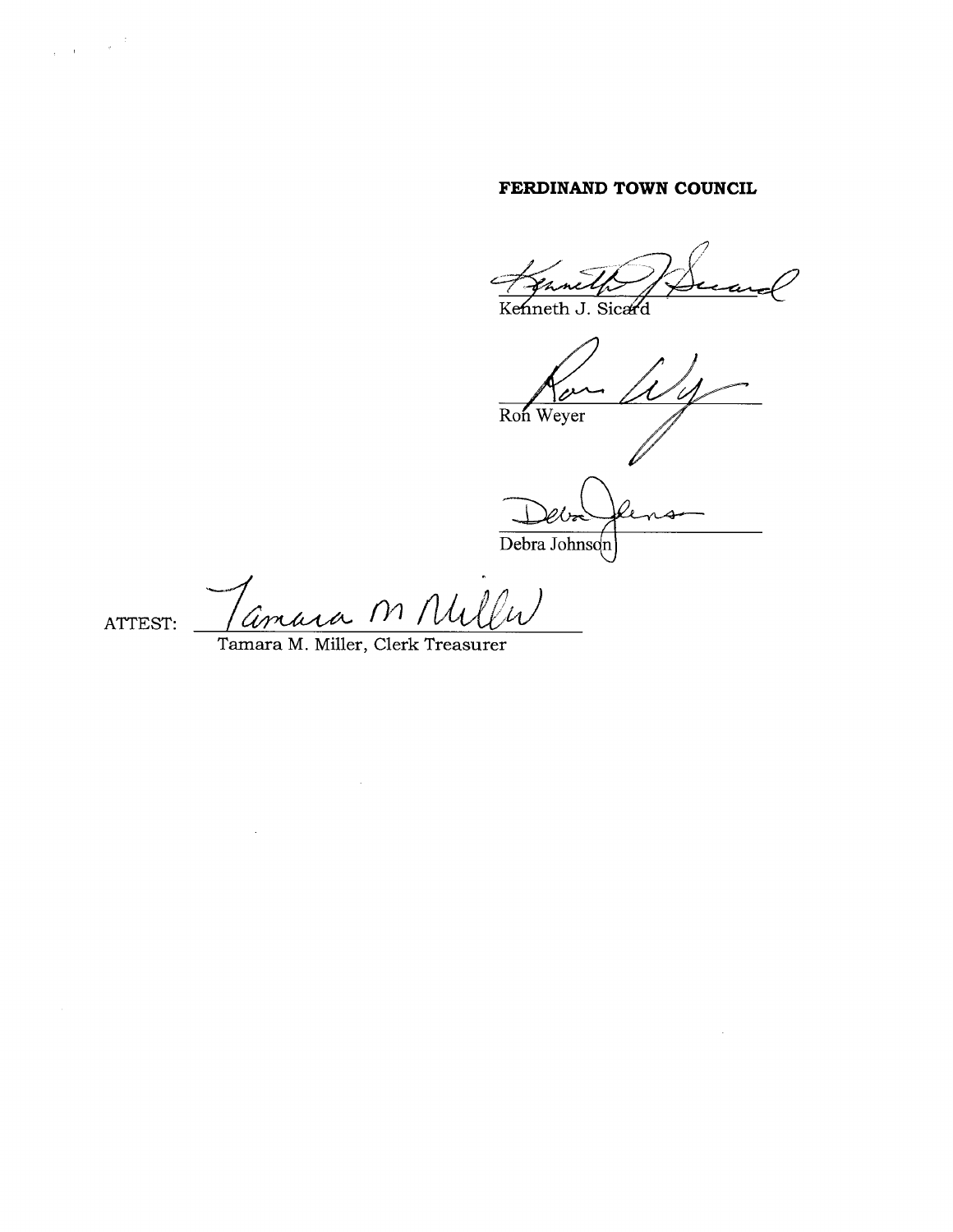Town of Ferdinand ARPA PLAN — EXHIBIT A

August 25, 2021 Updated: November 19, 2021 For adoption on March 15, 2022

This is the Town of Ferdinand ARPA plan to spend the dollars given to us by the APRA process. The total costs of all projects listed are definitely more than what we are allowed but this gives us flexibility in using these dollars to the best of our community's needs. Some of the estimated expenses may prove to be substantially more when quotes or bids are received. Some may be less than estinnated due to the utilization of our own departments for part of the labor.

The Town received \$253,655.44 in 2021 (Tranche 1) and a like amount is to be received in June or July 2022. The Town expects to receive a small distribution in March 2022 which is its share of the unclaimed funds originally offered to other communities. The amount is currently unknown. Tranche 1 was appropriated with the adoption of the budget last year. The distribution of unclaimed funds and Tranche 2 when received in June/July 2022 will need to be appropriated prior to spending. The Clerk Treasurer will be providíng expense reports prior to April 30, 2022 for the period between March 3, 2021 and 3/31/22.

Our use of the funds is restricted per the following:

- a. Public Health/Negative Economic Impacts: Recipients may use SLFRF award funds to provide assistance to households - such as rent, mortgage, or utility assistance - for costs incurred by the household prior to March 3, 2021, provided that the recipient State, territorial, local or Tribal government did not incur the cost of providing such assistance prior to March 3, 2021.
- b. Premium Pay: Recipients may provide premium pay retrospectively for work performed at any time since the start of the COVID-19 public health emergency. Such premium pay must be "in addition to" wages and remuneration already received and the obligation to provide such pay must not have been incurred by the recipient prior to March 3, 2021. Our plan utilizes January 27, 2020 start date and a May 18, 2021 end date. lt may be awarded to full time, part time, salaried or hourly eligible workers. lt may not be awarded to elected officials or volunteers.
- c. Revenue Loss: Treasury's Final Rule becomes effective April 1, 2022 and gives recipients even broader latitude to use funds for the provision of govemment services to the extent of reduction in revenue according to a formula — **OR -** up to a \$10 nnillion standard revenue loss allowance. The calculation of lost revenue begins with the recipient's revenue in the last full fiscal year prior to the COVID-19 public health emergency and includes the 12-month period ending December 31, 2020, use of funds for government services must be forward looking for costs incurred by the recipient after March 3, 2021. Due to the greater flexibility and simplicity of utilizing the standard revenue loss allowance, many of the expenses marked "a", "b" or "d" may actually be listed as "c" expenses on the April 30, 2022 expense report.
- d. Investments in Water. Sewer. and Broadband: Recipients may use SLFRF award funds to make necessary investments in water, sewer, and broadband. Recipients may use SLFRF award funds to cover costs incurred for eligible projects planned or started prior to March 3, 2021, provided that the project costs covered by the SLFRF award funds were incurred after March 3, 2021.

Listed below are projects intended for use of the APRA dollars and they are not listed in any particular order.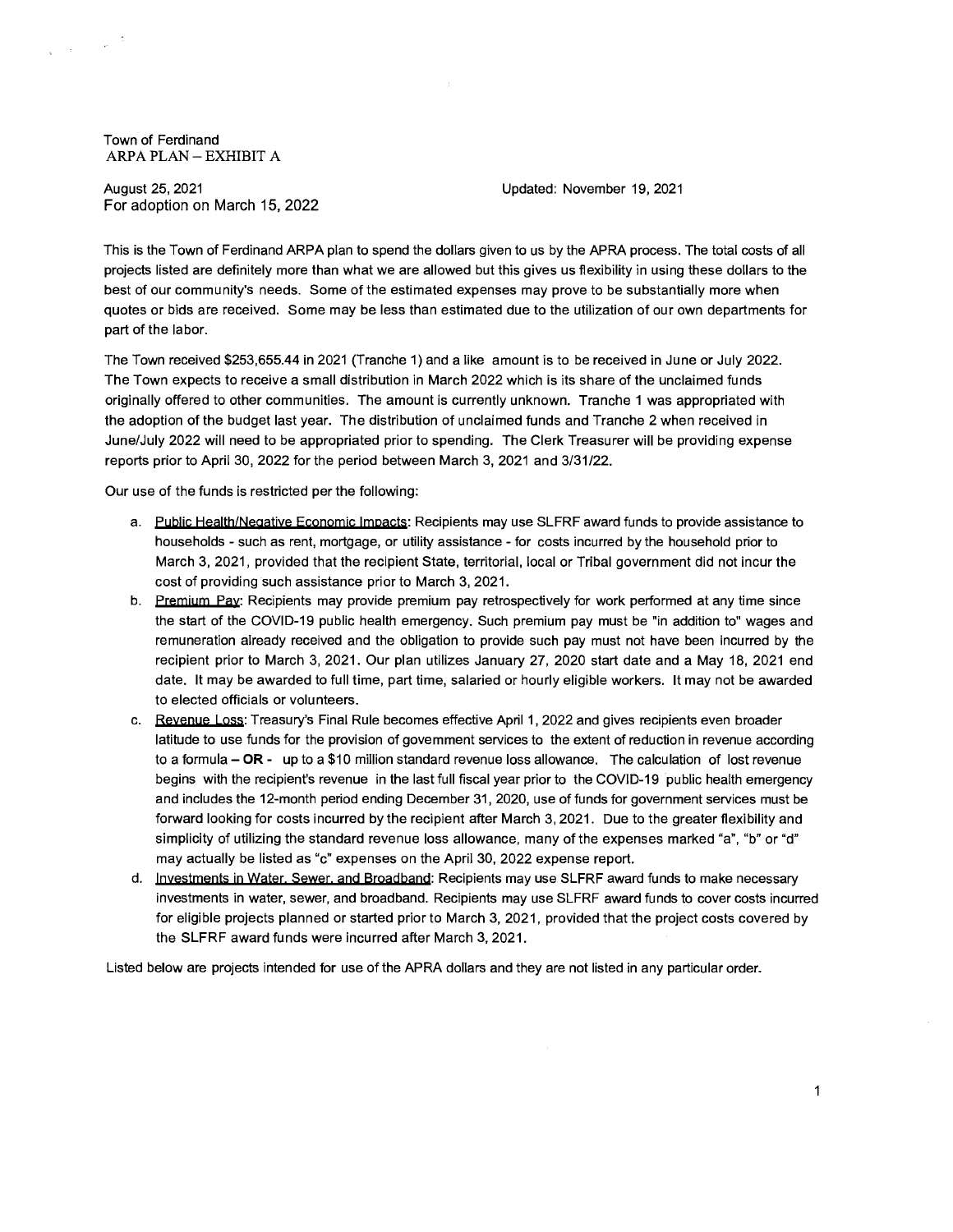## Town of Ferdinand

 $\label{eq:2.1} \frac{d}{dt} = \frac{1}{2} \left( \frac{d}{dt} \right)^2 \frac{d\theta}{dt}$ 

| Item                    | <b>Description</b>                                                                             | <b>Estimated</b><br>Costs | Eligible Cost <sup>1</sup> Town of Ferdinand Reasoning<br>based upon<br>the above                                                                                                                                                                                                                                  |
|-------------------------|------------------------------------------------------------------------------------------------|---------------------------|--------------------------------------------------------------------------------------------------------------------------------------------------------------------------------------------------------------------------------------------------------------------------------------------------------------------|
| $\overline{\mathbf{1}}$ | Standpipe update (water)                                                                       | \$100,000                 | d<br>To cover our expenses in the cost of the standpipe restoration                                                                                                                                                                                                                                                |
| $\mathbf{2}$            | Old Town Lake Restroom Facility<br>(water & sewer)                                             | \$100,000                 | d<br>To cover expense to build a new restroom at Old<br>Town Lake park, which is currently served by a porta potty                                                                                                                                                                                                 |
| ${\bf 3}$               | Water main extension Asbestos<br>Concrete ("A/C") pipe<br>replacement - Grade School -<br>1000 | \$59,050                  | d<br>To cover our espenses in the replacement of the A/C pipe<br>with a more durable pipe.                                                                                                                                                                                                                         |
| 4                       | Water main extension A/C pipe<br>replacement - E. 3rd Street -<br>1700'                        | \$104,030                 | d<br>To cover our expences in the replacement of the A/c pipe with a<br>more durable pipe.                                                                                                                                                                                                                         |
| 5                       | Water main extension A/C<br>pipe replacement Vienna<br>Dr. To E. 23rd 4750'                    | \$212,000                 | To cover our expenses in the replacement of<br>d<br>the A/C pipe with a more durable pipe.                                                                                                                                                                                                                         |
| 6                       | $A/C$ pipe replacement $- E$ .<br>23rd Street to Vienna Dr. -<br>3400                          | \$163,000                 | To cover our expenses in the replacement of<br>d<br>the A/C pipe with a more durable pipe.                                                                                                                                                                                                                         |
| 7                       | $A/C$ pipe replacement $-$<br>Northview Dr. to Vienna Dr.<br>$-2410'$                          | \$105,600                 | To cover our expenses in the replacement of<br>d<br>the A/C pipe with a more durable pipe.                                                                                                                                                                                                                         |
| 8                       | Police Car                                                                                     | \$45,000                  | Due to revenue loss expectancies, we did not -<br>move forward with the purchase of a police car<br>c<br>in 2020. This will cover that cost in 2021.                                                                                                                                                               |
| 9                       | Fire Department Pick-up Truck                                                                  | \$45,000                  | Due to revenue loss expectancies, we did not<br>$\mathsf{C}$<br>move forward with the purchase of a pick-up<br>truck for Fire Department use in place of<br>sending a full truck to ambulance assistance<br>calls in 2020. It would have been a welcome<br>addition in 2020. This will cover that cost in<br>2021. |
| 10                      | A/C water pipe replacement<br>- Kerstiens' addition                                            | \$50,000                  | To cover our expenses in the replacement<br>d<br>of the A/C pipe with a more durable pipe                                                                                                                                                                                                                          |
| 11                      | Public Health / Negative<br>Economic impact Assistance                                         | \$10,000                  | To aid our Town citizens who may have needs<br>a<br>in paying for their utility costs.                                                                                                                                                                                                                             |
| 12                      | Premium Pay for eligible<br>workers in lump sum or<br>installments                             | \$15,000                  | Provide premium pay retrospectively for<br>b<br>work performed 1/27/20 to 5/18/21 for<br>regular in person interactions with the                                                                                                                                                                                   |
|                         |                                                                                                |                           |                                                                                                                                                                                                                                                                                                                    |